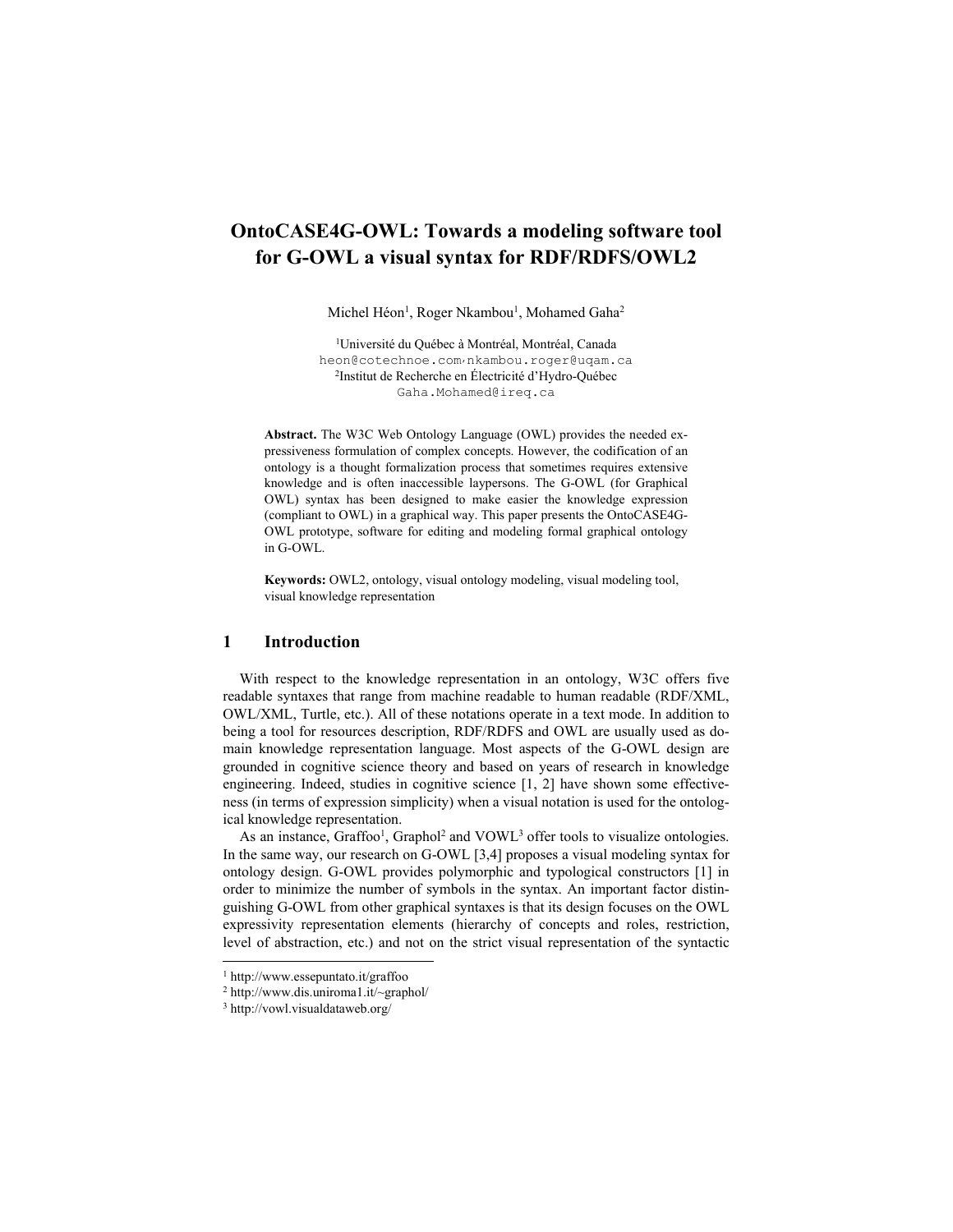OWL elements as proposed in the most recent research. The case **4** describes below illustrates this design principle by the choice of representing Boolean predicates, not by a "relation" as it is often the case, but rather by a visual "entity" (which is a container in this case).

This paper presents OntoCASE4G-OWL<sup>4</sup>, a prototyped software for G-OWLbased ontology editing and modeling. The prototype that will be presented in this Demo implements a subset of OWL expressivity and aims mainly to validate 1) the structural principles of the G-OWL syntax, 2) the technological architecture that supports the implementation of G–OWL and 3) the serialization/deserialization mechanism which ensures the ontology translation from Turtle to G-OWL and *vice-versa*. A subset of the wine.owl ontology will be used to illustrate the modeling capability of OntoCASE4G-OWL as well as its expressiveness (in terms of numbers of knowledge element types that it uses, including complex concept, property taxonomy, restriction, datatype, factual and conceptual statement, etc.).

# **2 Implementation of the G-OWL Syntax**

As previously mentioned, G-OWL uses polymorphism and typology in order to limit the number of symbols necessary to model an ontology; hence, we exploit the assumption that using a limited number of symbols while preserving the expressive power facilitates the understanding of a syntax.

# **2.1 Hypothesis**

For the design of G-OWL, our main hypothesis is that, it is possible to reduce the number of symbols required to design a G-OWL model while retaining OWL expressivity. To do so, it is necessary to apply polysemy on G-OWL symbols. Polysemy is the association of a finite number of meanings to a sign. Two techniques allowed us to increase G-OWL's polysemy:

- 1. **Polymorphism** is the expression of an object in several forms. It allows the attribution of configuration symbols on meaning. The meaning can later be disambiguated via its topological usage context. For example, in ontological modeling, the expression of a hierarchy can take two forms, either the class hierarchy or the properties hierarchy. In G-OWL, the expression of the hierarchy is symbolized by a Slink. The disambiguation of Slink is guided by the topology for the use of the links. It could result in  $rds$ : subClassOf if the Slink is used to link two classes or in rdfs:subPropertyOf if the Slink links two properties. In this example, the polymorphism restricts the symbolism of semantics that has only one symbol.
- 2. **Typology** assignment is the technique that limits the number of symbols by assigning them with types. Moreover, each type has a limited number of meanings. During modeling, this kind of typing has the advantage of clearly distinguishing the semantics associated with the language from the domain-dependant semantics as-

 $\overline{a}$ 

<sup>4</sup> http://www.cotechnoe.com/ontoase4gowl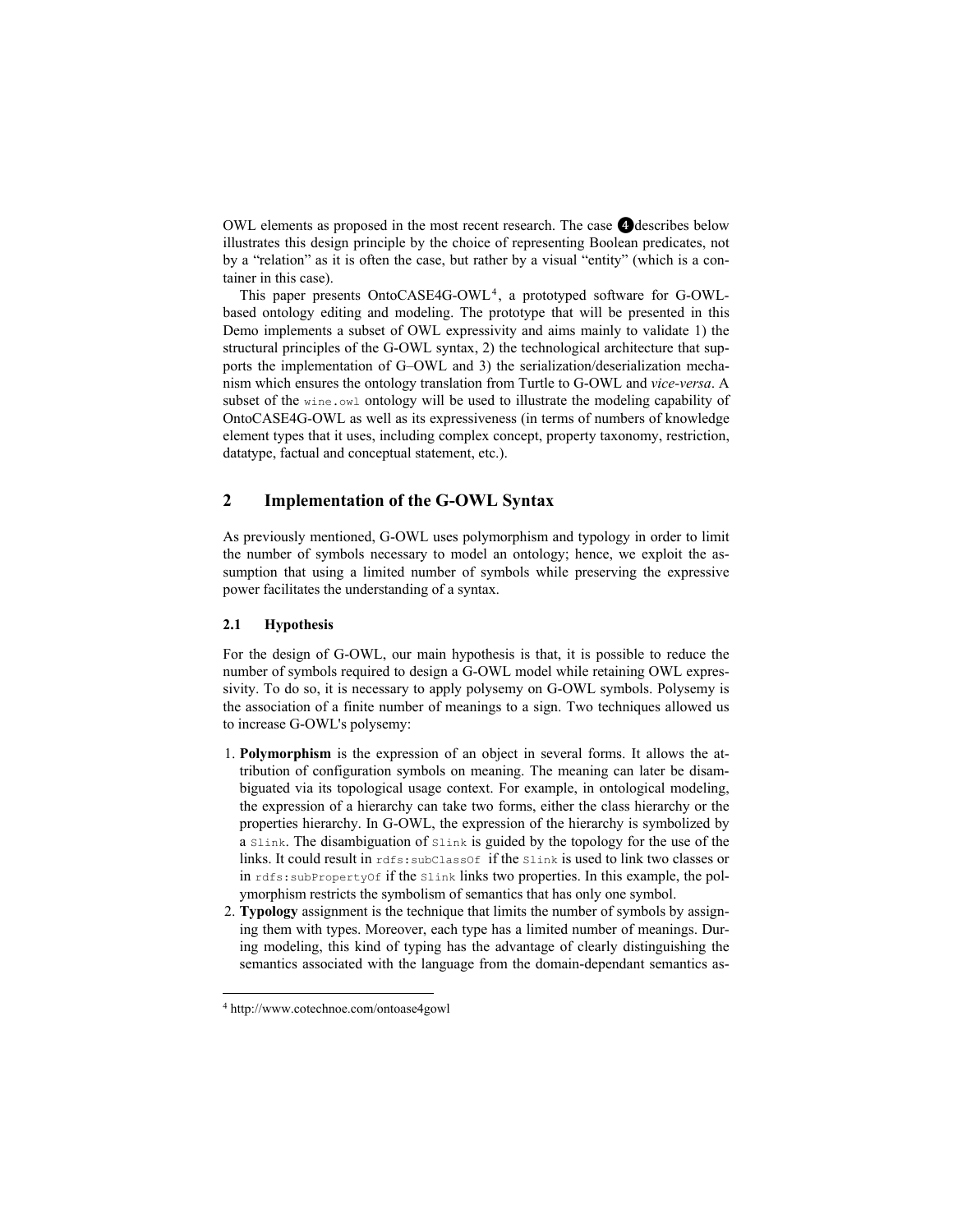sociated to the model. At the moment of formalization, the type is used as a guide in the disambiguation process.

#### **2.2 User Interface**

OntoCASE4G-OWL is an Eclipse-based application that operates: the Sirius graphical Framework for the diagram interface implementation, the Eclipse Modeling Framework (EMF) for data management of the models and Apache Jena for the Turtle - G-OWL de/serialization. With a Eclipse plug-in architecture, OntoCASE4G-OWL can be integrated (and is compatible) with other Eclipse software engineering tools, such as TopBraid Composer® or IBM Rational Software Architect® thus offering to the ontological engineer an additional functionality to facilitate knowledge elicitation with the contents experts.

Figure 1 presents a user interface input screen of OntoCASE4G-OWL. The arrow indicates the icons to create either a modeling project, or a G-OWL model. Five views are presented to the user. View  $(1)$  presents the tree of the ontology structure. In  $(2)$  is presented the schematized view accompanied by the palette to create ontological elements in G-OWL ontology. In  $(3)$  is presented a summary of the schema facilitating navigation in a broad diagram. (4) presents the properties associated with the selected item., The interface  $(5)$  presents the Turtle code interpretation of the G-OWL model. Finally,  $(6)$  presents the canvas palette of G-OWL.



**Fig. 1.** Visual environment of OntoCASE4G-OWL

The G-OWL model in (2) describes an ontology inspired by wine.owl. The element in  $\bullet$  represents an owl:Class, in  $\bullet$  it represents a rdfs: resource and in  $\bigcirc$  it represents an owl:ObjectProperty. In  $\bigcirc$ , the model present 4 typed elements containers, that is: an owl:AllDifferent, owl:intersectionOf boolean